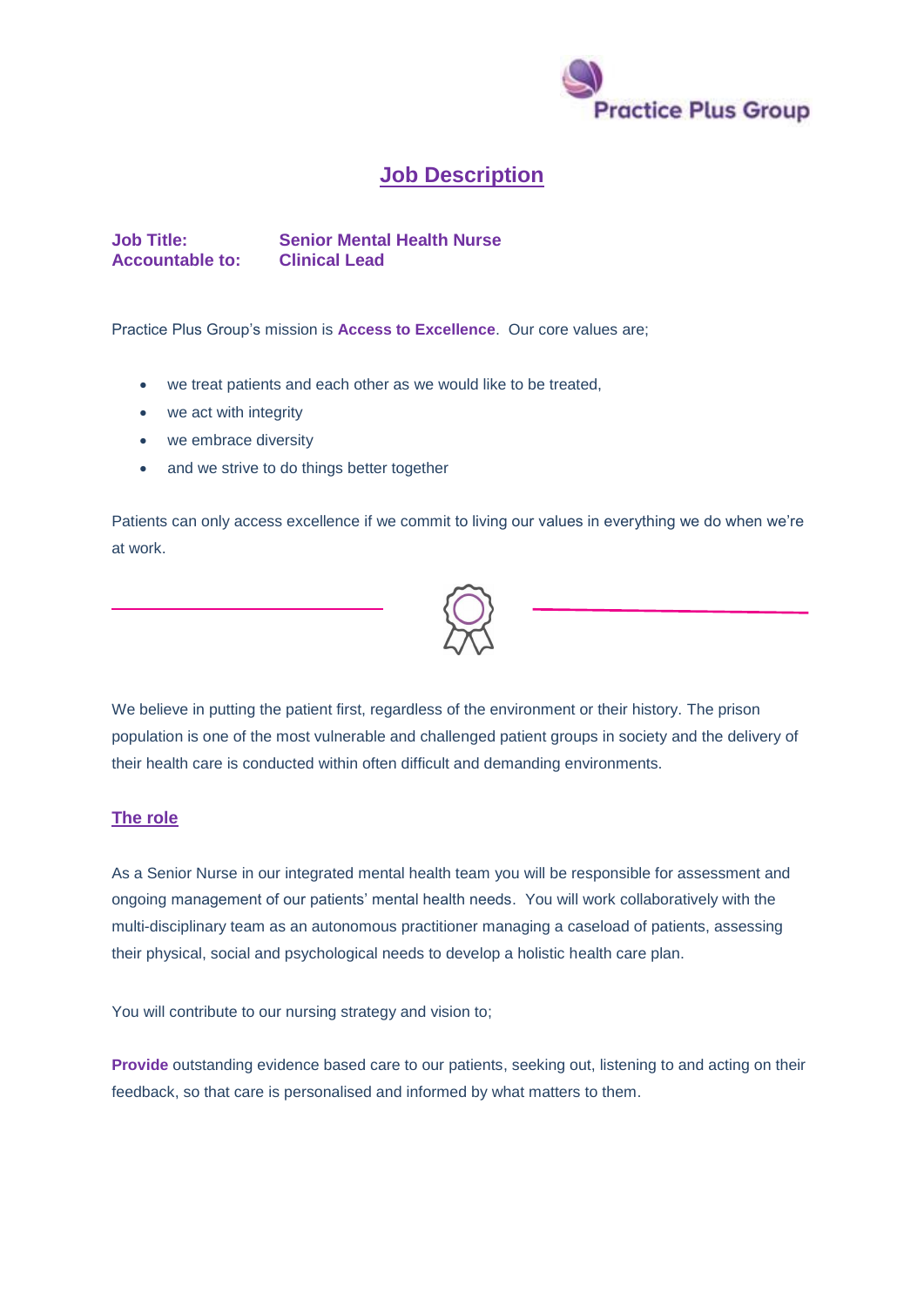

**Deliver** non-judgemental care, building therapeutic relationships and promoting professional boundaries. You will play an active part in the assessment, planning, implementation and evaluation of the patient's care following our policies and procedures and always considering safeguarding.

**Inspire** excellence in your colleagues by pro-actively leading and motivating the team, recognising that our workforce is our most valuable asset. You will forge strong links with our partners and stakeholders, providing a service that people can trust, feel safe within, and feel proud of.

**Promote** best practice, clinical supervision, evidence based care and continuous quality improvement, embedding a culture of shared learning.

**Share** knowledge, skills and expertise to ensure safe care, building strong multi-disciplinary teams and supporting each other to do a great job.



## **About you**

- Registered nurse *Mental Health*
- Current professional qualification (NMC)
- Evidence of Continued Professional Development
- Experience of the complexities of multi-disciplinary and multi-agency working
- A non-judgmental and compassionate approach
- Excellent communication skills
- Understanding of mental health policy including clinical governance and the quality and outcomes framework, along with national standards such as NICE
- Good IT skills and IT literacy
- Ability to assess and manage patient risk effectively.
- Proactive problem solving skills
- Flexible attitude to working arrangements
- Motivated as an individual and when working in a team
- Able to work within a busy environment